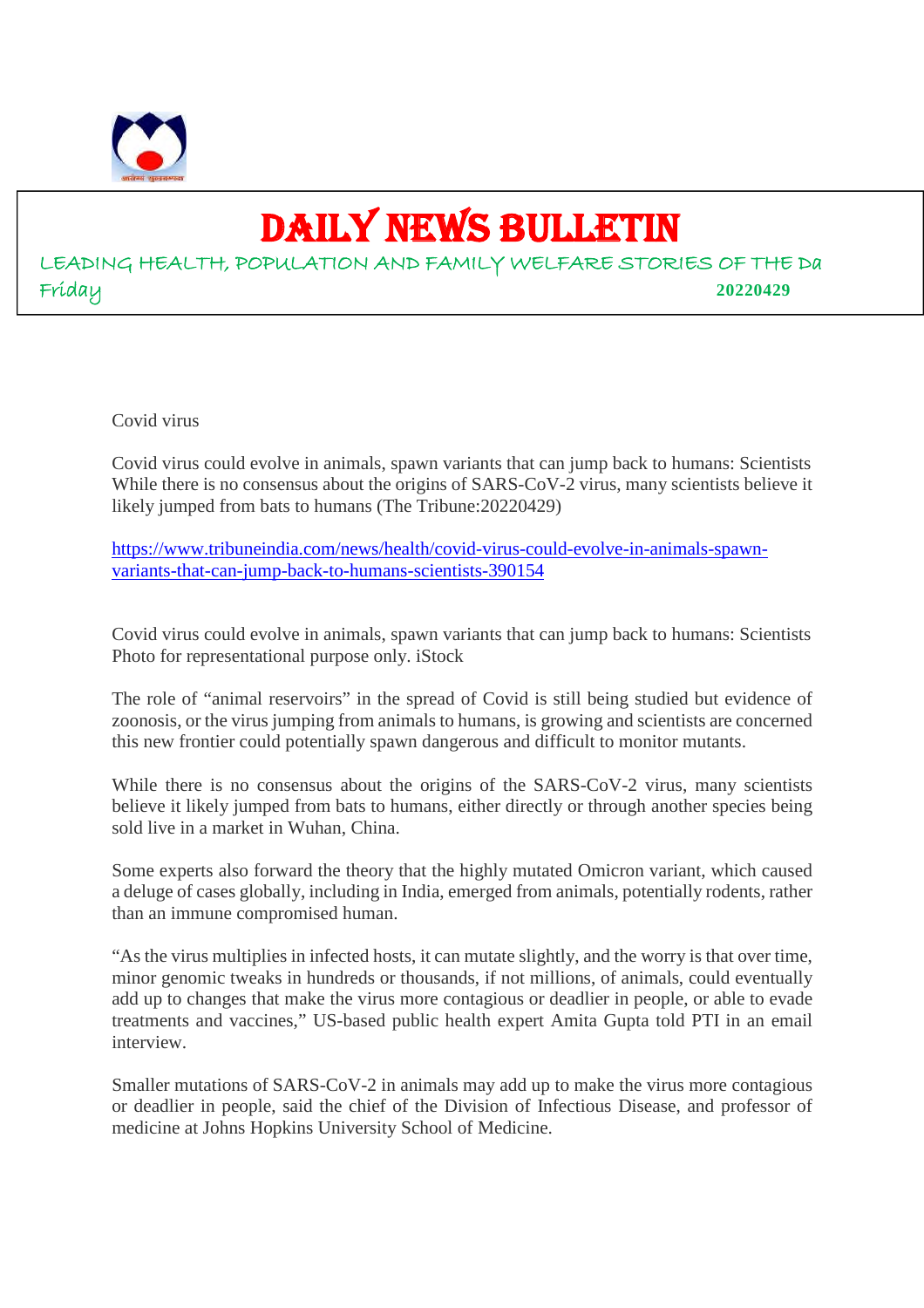The role of wildlife in the global epidemiology of SARS-CoV-2 may currently be insignificant but the Covid pandemic is a stark reminder of the close connect between human and animal health. Although the number of people infected with coronavirus variants evolved in animals has not been quantified yet, the evidence of zoonosis is growing.

Last week, the Centers for Disease Control and Prevention (CDC) confirmed that at least four people in Michigan, US, were infected with a version of the coronavirus observed mostly in minks during the first year of the pandemic.

Farmed minks and pet hamsters have been shown to be capable of infecting humans with the virus and a potential case of transmission between white-tailed deer and a human in Canada is currently under review.

Fungal infections

As mercury levels shoot up, health experts warn of rise in heat-related ailments Heat waves could lead to sunburn and fungal infections (The Tribune:20220429)

https://www.tribuneindia.com/news/health/as-mercury-levels-shoot-up-health-experts-warnof-rise-in-heat-related-ailments-390175

As mercury levels shoot up, health experts warn of rise in heat-related ailments A woman uses her bag to protect herself from the sun, on a hot summer day, in New Delhi, April 27, 2022. Reuters

From minor side-effects like heat syncope, cramps, fatigue to heat strokes, which could be sometimes fatal, experts on Thursday flagged the health issues related to rising mercury levels as several parts of the country are experiencing oppressive temperatures.

Heatwave set to get worse across NW India; parts of Punjab, Haryana may see 46 degrees Celsius over next few days

Experts also said heat waves could lead to sunburn and fungal infections.

Dr Dileep Mavalankar, Director of Indian Institute of Public Health, Gandhinagar, said the side-effects of heat waves could be minor as well as major, which may sometimes result in deaths or even permanent neurological damage.

With regards to minor side-effects, Mavalankar said extreme heat can cause dehydration, for especially those who venture outdoors. It can also lead to heat cramps, fatigue. Extreme heat can also lead to heat syncope (fainting or dizziness).

"As several parts of the country are reeling under an intense heat wave, there could be more admissions in hospitals," he told PTI.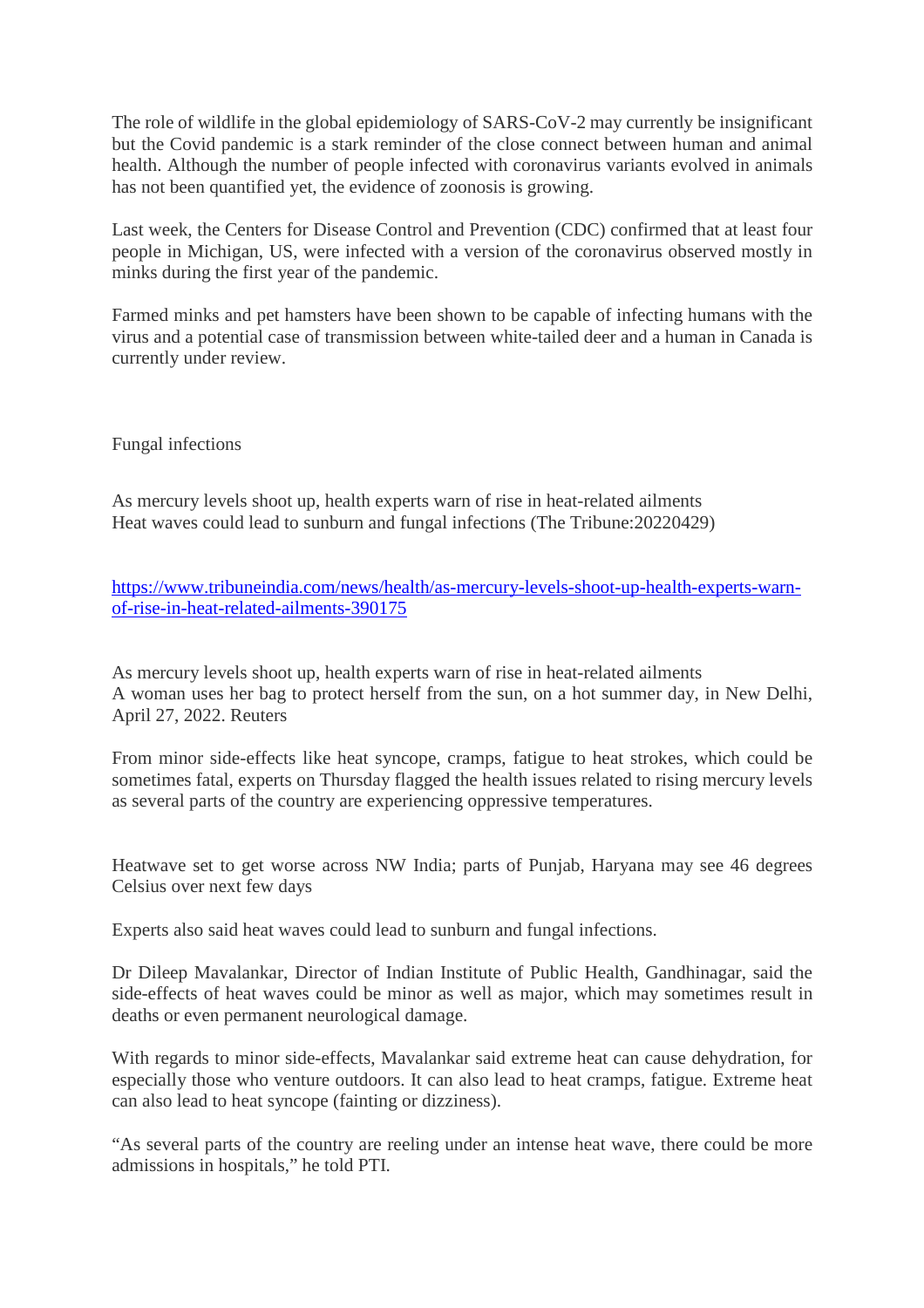Heat stroke is the common heat-related ailment, which could result in death, he said.

"With the heat stroke, the blood temperature also rises and proteins in the brain curdle. This could lead to neurological damages and sometime even to death," Mavalankar, whose institute prepared Heat Action Plan for Ahmedabad along with the local civic body, said.

He also pointed out that indirect heat stroke stressing that elderly and those with co-morbidities are prone to it.

Intense heat puts more stress on organs like heart and lungs as they function beyond their capacity which could be hazardous, "One can be affected by indirect heatstroke without actually venturing out," he said.

Dr Sanket Jain, consultant pulmonologist with Masina Hospital, Mumbai, said due to increase in heat since last two weeks, many patients have complained of their inability to eat food as they felt having a bloated stomach. Many also complained of unsound sleep due to waking up in nights due to dryness of mouth.

Dr Banani Choudhury, consultant dermatologist, Sir H N Reliance Foundation Hospital, also highlighted the problem of fungal infection due to excessive heat.

The fungal infection acquired due to perspiration or profuse sweating isn't acquired from someone else, it is due to the fungal flora that remains in our body, due to sweating they increase in number and cause infection, Choudhury said.

"These infections can be in under arms, groins and then spread to other parts of the body. They are very contagious and spread through the body quickly and can also infect other people in vicinity like family members," Choudhury added.

Dr Harish Chafle, senior consultant - Pulmonology and Critical Care at Global Hospital, Parel Mumbai, said those at high risks must be monitor those at high risk and little extra attention needs to be paid to infants and young children, people 65 years of age or older, obese, those with heart disease or high blood pressure, or who take certain medications, such as for depression, insomnia, or poor circulation.

He said one should avoid outdoor activity in the afternoon and wear sunscreen to avoid sub burn and tanning.

Chafle suggested drinking plenty of fluids and staying away from very sugary or alcoholic drinks as it could lead to body losing more body fluid.

"Excessive sweating removes salt and minerals from the body that need to be replaced. You can replace the salt and minerals you lose through sweat with a sports drink. If you are struggling with diabetes, high blood pressure, or some other medical condition, please concern your doctor before you drink a sports beverage or consume salt tablets," he said.

Shweta Mahadik, Clinical Dietitian, Fortis Hospital, Kalyan, said rising temperature increases likeness for drinks as a response to the water content getting removed from the body in the form of sweat.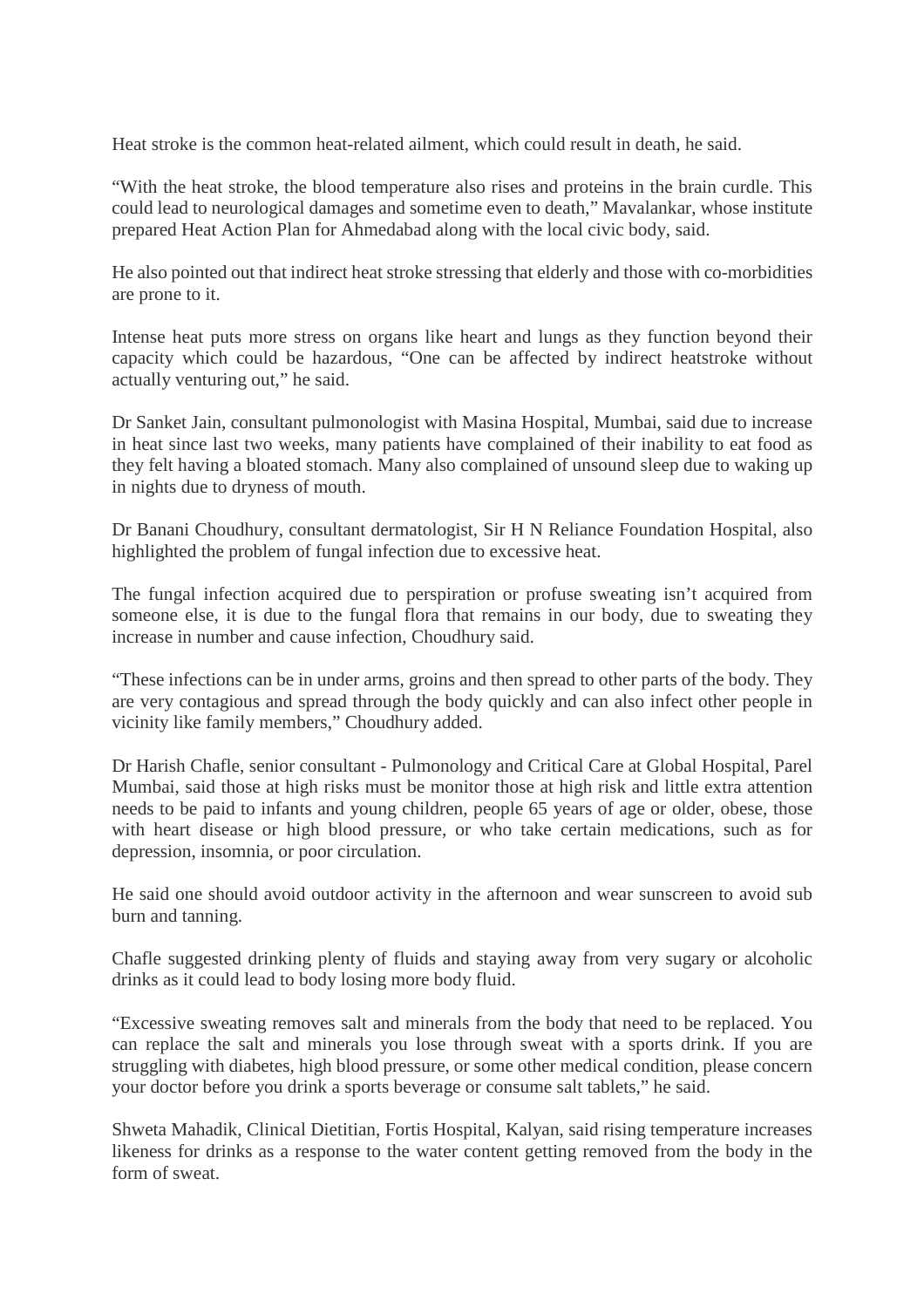While having plain water is good, adding varieties to it is even better. Natural cooling drinks carry organic ingredients that help us keep going in this sweltering heat and maintain good health, she said.

Mahadik suggested lemon juice, kokam juice, jeera coriander seeds water, fennel seeds juice helps in lowering the body temperature.

#### **Infectious diseases:**

# **Climate change may increase risk of new infectious diseases: Study African and Asian nations face the greatest threat of increased virus exposure, says expert (The Tribune:20220429)**

https://www.tribuneindia.com/news/health/climate-change-may-increase-risk-of-newinfectious-diseases-study-390151

Climate change may increase risk of new infectious diseases: Study Photo for representation only. Thinkstock

Climate change will result in thousands of new viruses spread among animal species by 2070 — and that's likely to increase the risk of emerging infectious diseases jumping from animals to humans, according to a new study.

This is especially true for Africa and Asia, continents that have been hotspots for deadly disease spread from humans to animals or vice versa over the last several decades, including the flu, HIV, Ebola and coronavirus.

Researchers, who published their findings on Thursday in the journal Nature, used a model to examine how over 3,000 mammal species might migrate and share viruses over the next 50 years if the world warms by 2 degrees Celsius, which recent research shows is possible.

They found that cross-species virus spread will happen over 4,000 times among mammals alone. Birds and marine animals weren't included in the study.

Researchers said not all viruses will spread to humans or become pandemics the scale of the coronavirus but the number of cross-species viruses increases the risk of spread to humans.

The study highlights two global crises — climate change and infectious disease spread — as the world grapples with what to do about both.

"We don't talk about climate a lot in the context of zoonoses" — diseases that can spread from animals to people, said study co-author Colin Carlson, an assistant professor of biology at Georgetown University.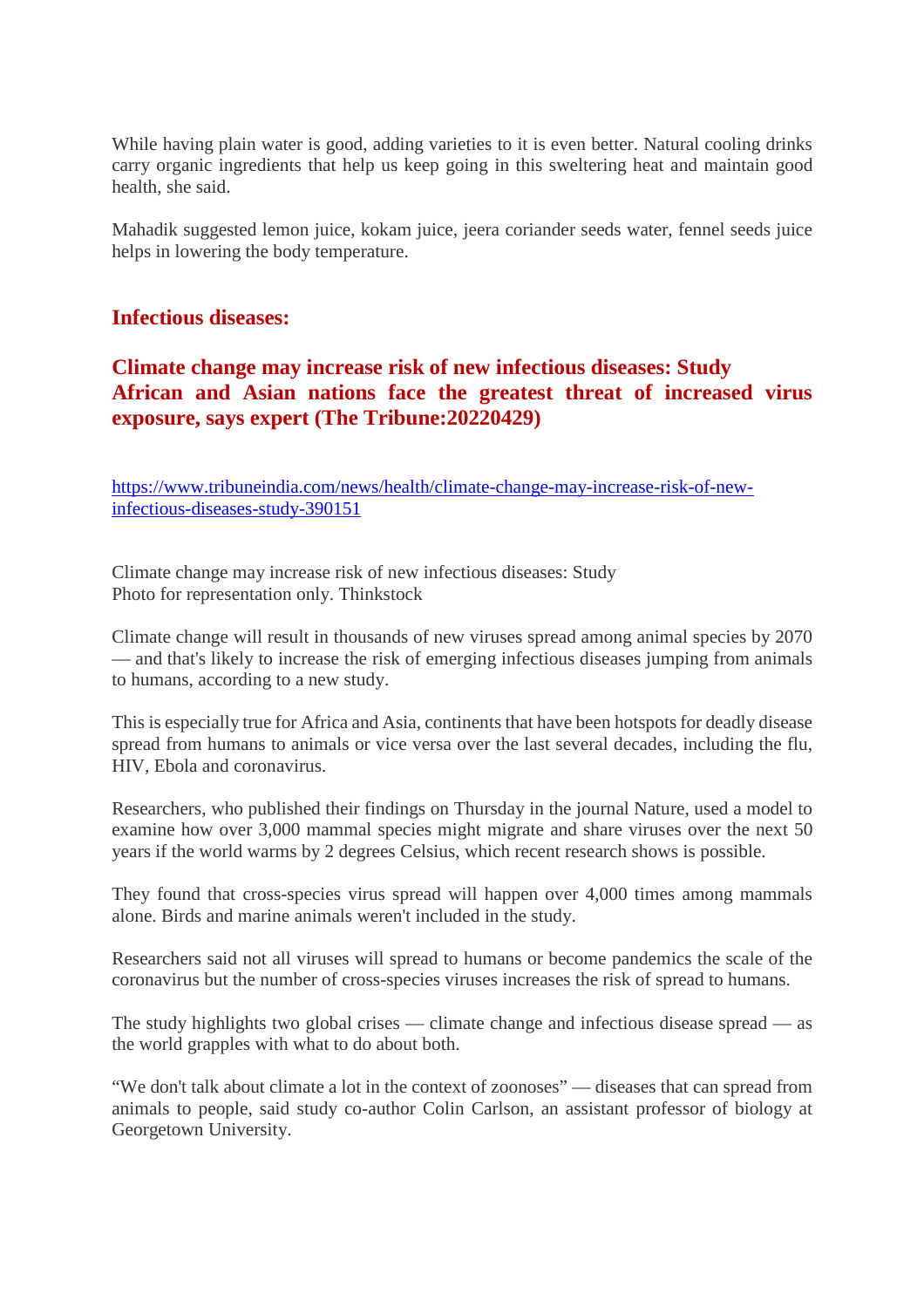Daniel R. Brooks, a biologist at University of Nebraska State Museum and co-author of the book "The Stockholm Paradigm: Climate Change and Emerging Disease", said the study acknowledges the threat posed by climate change in terms of increasing risk of infectious diseases.

Jaron Browne, organising director of the climate justice group Grassroots Global Justice Alliance, said the study highlights climate injustices experienced by people living in African and Asian nations.

"African and Asian nations face the greatest threat of increased virus exposure, once again illustrating how those on the frontlines of the crisis have very often done the least to create climate change," Browne said.

## **World Immunisation Week 2022**

**World Immunisation Week 2022: Why childhood vaccination is important; expert lists essential vaccines "It is the only mode which prevents dreadful diseases and is given in early childhood," Dr Meena J, Consultant, Paediatrics and Neonatology, Aakash Healthcare, Dwarka said (The Indian Express :20220429)**

https://indianexpress.com/article/lifestyle/health/world-immunisation-week-2022-childhoodvaccination-importance-essential-vaccines-children-7887967/

childhood vaccination, world immunisation weekOnly 65 per cent of children in India receive full immunization during the first year of their life (Source: Getty Images/Thinkstock) World Immunisation Week is observed in the last week of April, every year, with an aim to highlight the collective action required to promote the use of vaccines to protect people of all ages against diseases. According to the World Health Organisation (WHO), which is observing the day with the theme 'Long Life for All' this year, "The ultimate goal of World Immunisation Week is for more people – and their communities – to be protected from vaccine-preventable diseases."

It is widely known that timely vaccination is of utmost importance to prevent many diseases and infections. During the ongoing Covid-19 pandemic, the need for getting vaccinated has only multiplied. Apart from Covid-19 vaccines, there has been a stress on getting children immunised to protect them from deadly diseases such as polio, tetanus, hepatitis and diphtheria among others.

ALSO READ |Drive to vaccinate the world against Covid is losing steam

"Only 65 per cent of children in India receive full immunisation during the first year of their life. Despite clear evidence around the power of vaccines to save lives and control disease, millions of young children around the world are missing out, putting them and their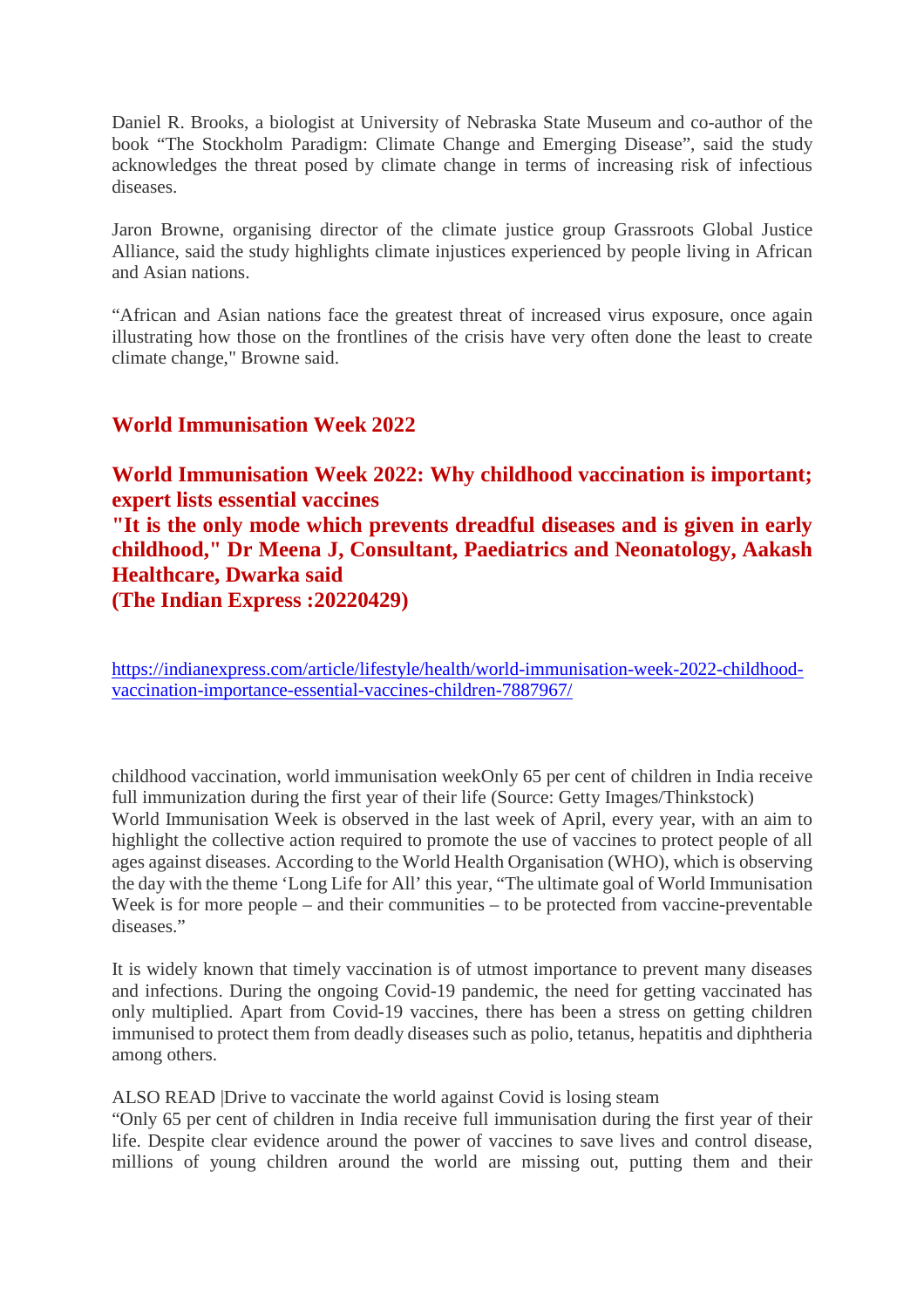communities at risk of disease and deadly outbreaks," United Nations International Children's Emergency Fund (UNICEF) noted.

Explaining the significance of vaccination during childhood, Dr Meena J, Consultant, Paediatrics and Neonatology, Aakash Healthcare, Dwarka said that it is the only mode which prevents dreadful diseases and is given in early childhood. "History has also taught us that vaccination is very important as it helps in eradicating a lot of dangerous diseases like smallpox and polio," she said.

childhood vaccination Some important childhood vaccines include the BCG (Bacille Calmette-Guerin) vaccine for tuberculosis, oral polio vaccine and hepatitis B vaccine (File photo) Dr Meena highlighted that childhood vaccines help children fight diseases later on in life too. "The current pandemic has shown us the importance of vaccines and children are being immunised since childhood for long. Due to vaccination, their immunity gets more activated and they can fight against dreadful diseases."

Some essential childhood vaccines

Further, the expert listed some of the most essential vaccines for children.

ALSO READ |Vaccinated and never infected with Covid-19: Third dose can boost your immunity

\*BCG (Bacille Calmette-Guerin) vaccine for tuberculosis, oral polio vaccine, and hepatitis B vaccine.

\*Other vaccine-preventable diseases include diphtheria, tetanus, rotavirus, pertussis and pneumococcal.

\*In infancy, children are given missals, rubella vaccines and typhoid vaccines.

\*In some endemic areas, children are vaccinated for Japanese encephalitis and meningitis.

\*There are special vaccines for conditions such as influenza, meningococcal and rabies.

## **Prostate cancer**

**Prostate cancer linked to bacteria, raising hope of new test and treatment Current tests for prostate cancer, such as the PSA test and a biopsy, are not always able to predict which cancers will be harmful. We hope that a new test that looks for the ABBS group of bacteria will be better able to detect and screen for potentially aggressive prostate cancer. (The Indian Express :20220429)**

https://indianexpress.com/article/lifestyle/health/prostate-cancer-linked-to-bacteria-raisinghope-of-new-test-and-treatment-7882214/

Prostate cancerProstate cancer treatment and test. (Source: Getty Images/Thinkstock)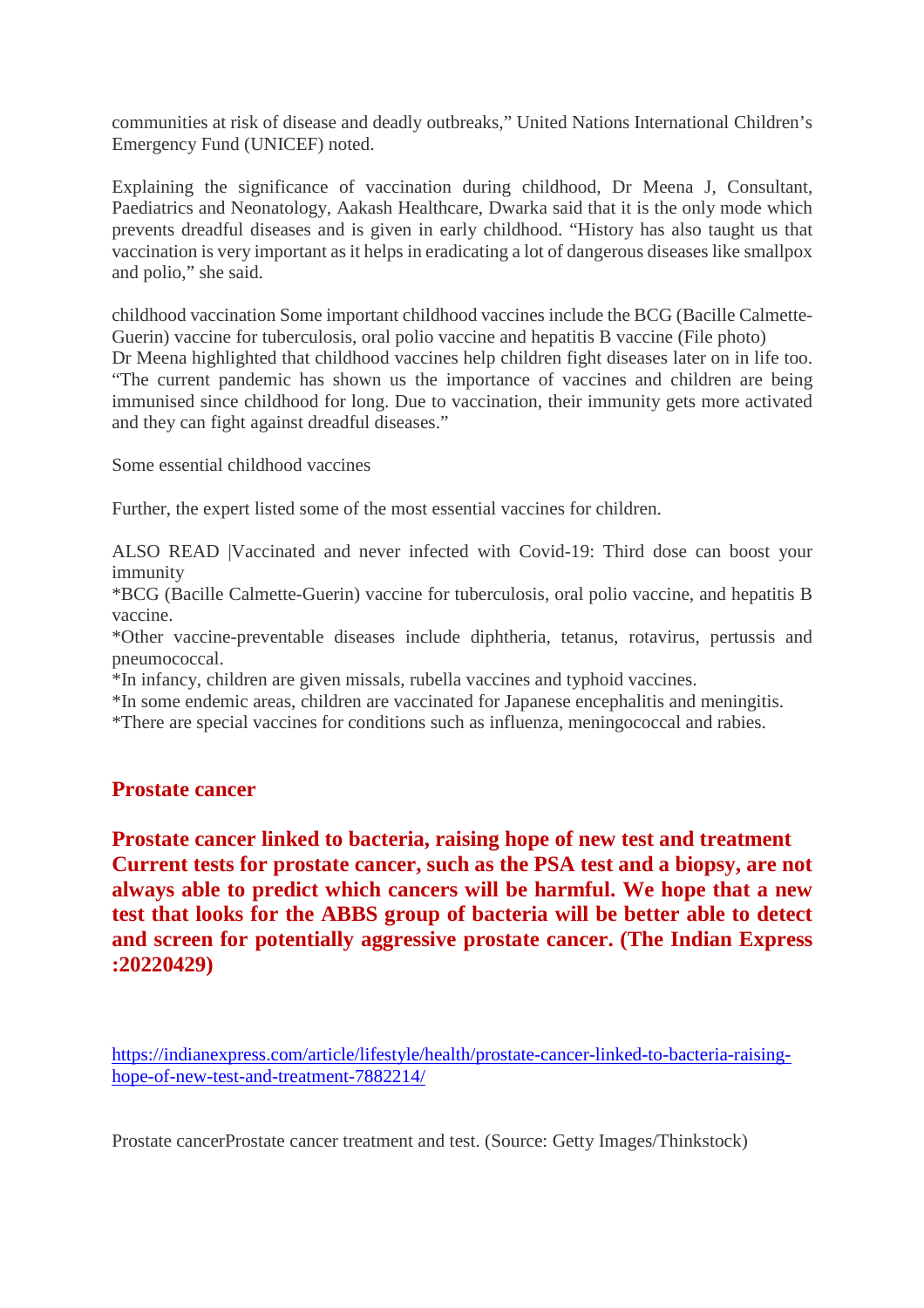Every year, around 12,000 men in the UK die from prostate cancer, but many more die with prostate cancer than from it. So knowing whether the disease is going to advance rapidly or not is important for knowing who to treat.

Our latest study, published in European Urology Oncology, sheds some light on understanding which cancers will progress rapidly and aggressively and which won't. Part of the answer lies with five types of bacteria.

Prostate cancer: Expert addresses some common misconceptions |Prostate cancer: Expert addresses some common misconceptions

For some years, we have known that pathogens (bacteria and viruses) can cause cancer. We know, for example, that Helicobacter pylori is associated with stomach cancer and that the human papillomavirus (HPV) can cause cervical cancer. There is also growing evidence that the bacteria Fusobacterium nucleatum is associated with colorectal cancer.

Here at Norwich Medical School, along with our colleagues at the Norfolk and Norwich University Hospital, the Quadram Institute, and others, we have identified five types (genera) of bacteria linked to aggressive prostate cancer. These are Anaerococcus, Peptoniphilus, Porphyromonas, Fenollaria and Fusobacterium. We call these the 'anaerobic bacteria biomarkers set', or ABBS.

Bacteria genera are further subdivided into 'species'. And here we found four entirely new species of bacteria, three of which are linked to the genera associated with aggressive prostate cancer.

We named two of the new bacteria species after two of the study's funders: Porphyromonas bobii, after the Bob Champion Cancer Trust and Varibaculum prostatecancerukia, after Prostate Cancer UK.

# **Nutrition**

**Soaked raisins or fresh grapes: Nutritionist explains which is healthier and why**

**Nutritionist Bhuvan Rastogi shared that "dried fruits, in general, are a convenient source of nutrients in harsh weather conditions"(The Indian Express :20220429)**

https://indianexpress.com/article/lifestyle/health/are-soaked-raisins-healthier-than-freshgrapes-nutritionist-explains-busts-myth-7876494/

RaisinsThere is no major benefit of rehydrating raisins, according to the nutritionist. (Source: Getty Images/Thinkstock)

Soaked dry fruits – such as almonds, walnuts and raisins – are known to have several health benefits and experts often suggest starting the day with a handful of nuts. Raisins or dried grapes, especially, come packed with several benefits including aiding digestion, boosting iron levels, and keeping the bones strong.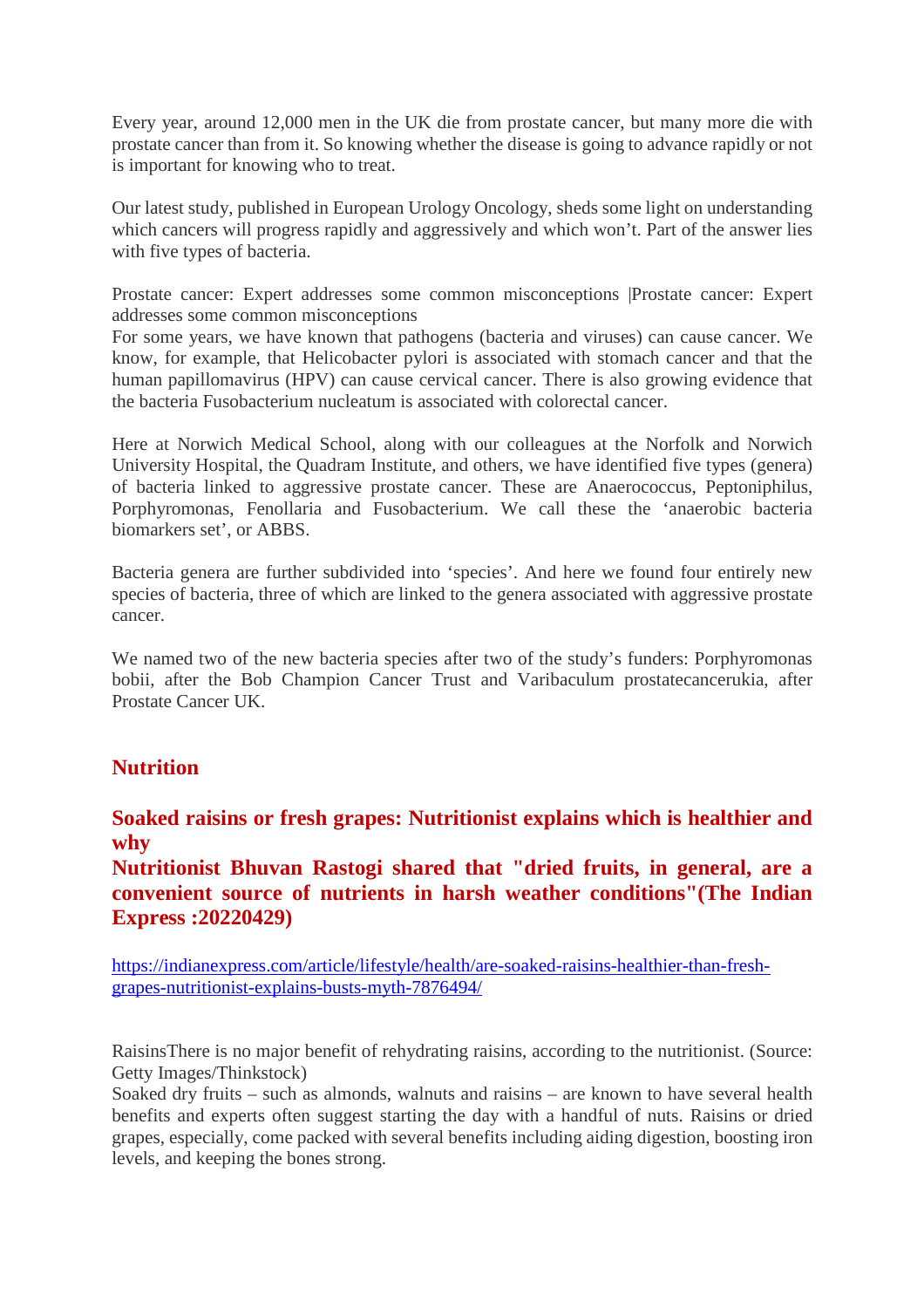According to nutritionist Bhuvan Rastogi, raisins are healthy and retain more antioxidants than most other dried fruits like apricots and plums. "They are moderate in iron and high in potassium. Dried fruits, in general, are a convenient source of nutrients in harsh weather conditions," he added.

ALSO READ |From cashews to moong lentil: 5 nutrient-dense foods you must consume However, many believe that soaked raisins are 'superfoods' and have greater nutritional value than fresh grapes. The nutritionist took to Instagram to bust this commonly-believed myth. "There is no major benefit of rehydrating raisins. I was unable to find proper research on the topic. All articles about the benefits of soaked raisins or raisin water talk about the benefits of raisins, not the added advantage of soaking. If there is, it's nothing more than the usual better absorption of nutrients (same as soaking nuts)," he added.

Rastogi explained that "raisins are inferior to grapes as when grapes are dehydrated, they lose vitamins". Comparing the USDA (United States Department of Agriculture) nutrition database for raisins and grapes, he observed, "Grapes have 15 times more vitamin K, six times more vitamin E and C, and two times more vitamin B1 and B2 than raisins."

ALSO READ |If you want to start seed cycling, here's the guide you need

This, according to the nutritionist, explains that having raisins or soaked raisins over grapes makes no sense. "So, do have raisins when grapes are unavailable but when fresh grapes are in season, always pick them. Don't treat raisins as some overcharged superfoods but just another dried fruit, which should be taken when fresh is not available," he suggested.

# **Vaccination**

# **In haste: On vaccinating children against COVID-19(The Hindu:20220429)**

https://www.thehindu.com/opinion/editorial/in-haste-the-hindu-editorial-on-vaccinatingchildren-against-covid-19/article65363396.ece

India could have waited for evidence of benefit of vaccinating all children

The emergency use authorisation (EUA) granted on April 26 to two COVID-19 vaccines — Corbevax for children 5-11 years, and Covaxin for children 6-11 years — is one more instance where the Indian drug regulator has acted in haste. Even if the EUA granted to Covaxin in January 2021 despite no safety and efficacy data of the phase-3 trial is condoned as a desperate measure in ensuring greater vaccine availability, the regulator clearly has no fig leaf to defend the greenlighting of the vaccines for children at this stage. Evidence from across the world after the deadly Delta variant and the extremely transmissive Omicron variant has shown that unlike adults, children in general, and little children in particular, do not suffer from severe disease. The ICMR's fourth seroprevalence survey (June-July 2021) soon after the second wave peaked nationally found that 57.2% of children (6-9 years) and 61.6% of children (10-17 years) were infected by SARS-CoV-2 virus; seroprevalence among adults was 66.7%. Since vaccination of adolescents began only in early January 2022, the antibodies detected in children in mid-2021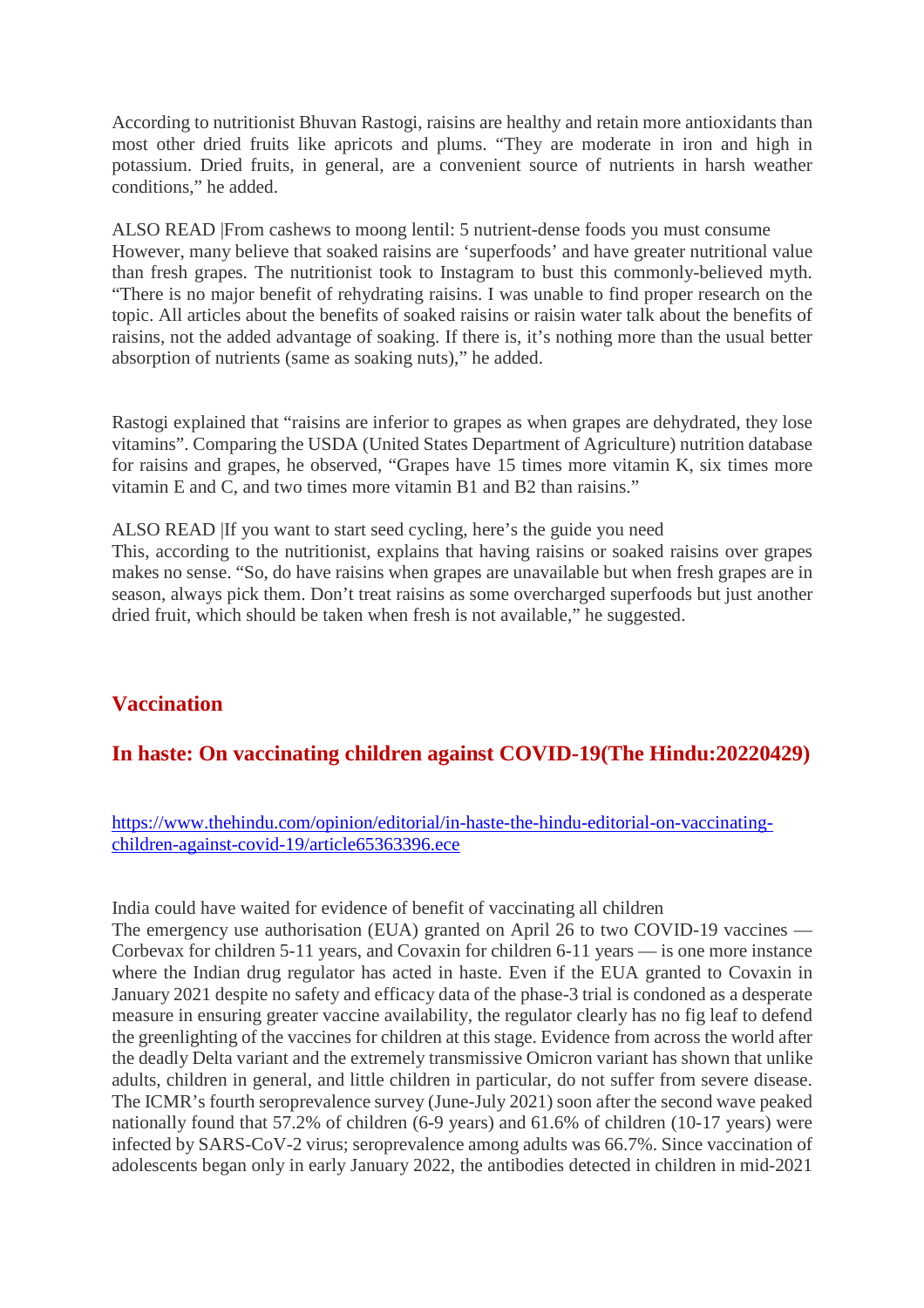were only from infection by the virus. The extremely infectious Omicron variant would have infected an even larger percentage of children. Yet, the number of severe cases and deaths in children 5-11 years has been very low. True, with schools reopening, children could be at greater risk of contracting infection. But with natural infection found to offer protection across age groups, India could have waited for validation of the available evidence on the vaccines for children.

Unlike in January 2021 when approving vaccines for adults as soon as possible was the highest priority, and hence the EUA based on fewer cases and short

# **H5 bird flu**

# **U.S. reports its first human case of H5 bird flu (The Hindu:20220429)**

https://www.thehindu.com/news/international/us-reports-its-first-human-case-of-h5-birdflu/article65366102.ece

The person was involved in the culling of poultry presumed to have had H5N1 bird flu, the CDC said in a statement.

The first known human case of H5 bird flu in the United States has appeared in a person in Colorado, the Centers for Disease Control and Prevention (CDC) said on Thursday., Apriil 28, 2022.

The person tested positive for avian influenza A(H5) virus and was involved in the culling of poultry presumed to have had H5N1 bird flu, the CDC said in a statement.

Comments will be moderated by The Hindu editorial team.

Comments that are abusive, personal, incendiary or irrelevant cannot be published. Please write complete sentences. Do not type comments in all capital letters, or in all lower case letters, or using abbreviat

# **Fresh Cases**

## **After 46 days, India reports over 3,000 fresh COVID-19 cases (The Hindu:20220429)**

https://www.thehindu.com/news/national/after-46-days-india-reports-over-3000-fresh-covid-19-cases-on-april-28-2022/article65364587.ece

Health Ministry says 39 fatalities registered in last 24 hours.

India on Thursday witnessed an uptick in the number of COVID-19 cases, reporting 3,303 fresh cases in the last 24 hours, said the Union Health Ministry. This is the first time in the last 46